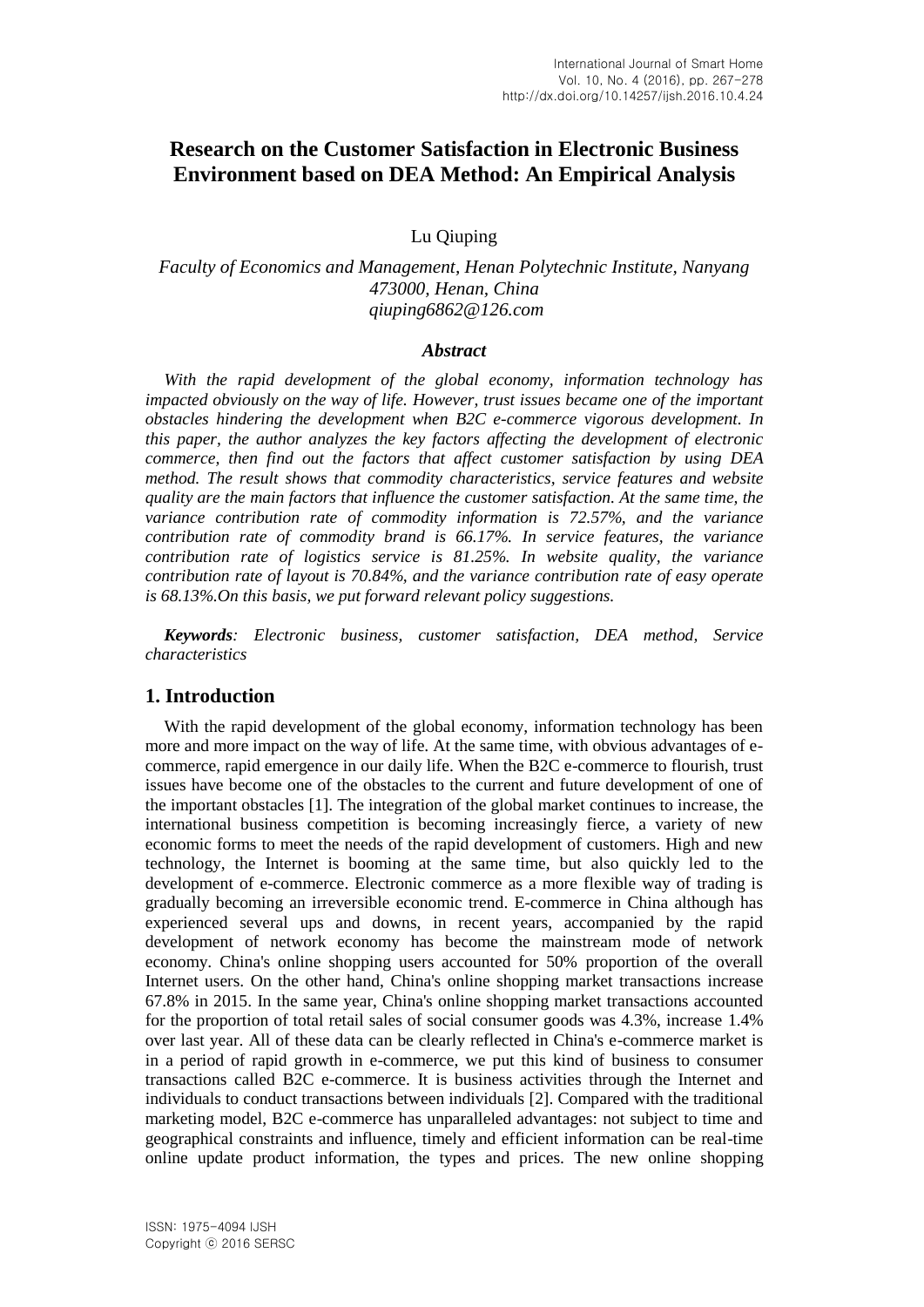environment is in line with the rapidly developing economy and the fast pace of life. But also to bring convenience to consumers while also giving businesses more revenue.

Trust is the key factor that hinders the development of electronic commerce, and it is also concerned by the theorists and the business community. To begin to study the issue of trust in e-commerce is also more and more. Through the theoretical research and empirical study to determine the impact of e-commerce customer trust factors as well as more effective screening e-commerce website customer trust has become more urgent and necessary. Electronic commerce has developed rapidly in foreign countries, but because of the difference between Chinese and Western culture and consumption habits, the development of B2C e-commerce in China is much lower than the development trend of Internet. Therefore the domestic B2C electronic commerce website cannot simply imitate the foreign electronic commerce operation mode, must combine our country consumer's actual consumption custom and the consumer environment to carry on the marketing activity and the marketing countermeasure [3-4]. In this paper, on the basis of previous studies, analysis of factors need to be considered in the evaluation of B2C e-commerce trust, in the study of domestic and foreign scholars analysis and summary, to establish rough index evaluation and divides the input and output parameters were verified and eliminated; and then through the thick index form will receive the interview questionnaire then, the collection of customer trust on the selected electronic commerce website score through questionnaire, data envelopment analysis method is introduced to evaluate B2C e-commerce trust, to overcome the past research in the evaluation method of complex, difficult to confirm the weight problem, solve the B2C e-commerce trust overall efficiency, through the confirmation of the input and output index, analysis on trust efficiency evaluation results, obtain the overall efficiency of comprehensive trust is the optimal results, Suggestions for future decision making for enterprises.

# **2. Literature Review**

## **2.1. E-Commerce**

As rapid development of the Internet, e-commerce has become a new economic form of Internet users and the market is popular. But there is no standard definition of the concept of electronic commerce. Various international organizations, enterprises and institutions, governments, scholars have different opinions, according to their own environment and economic conditions, from their own point of view. From a narrow sense, the scholars in the literature to define the electronic commerce as the electronic means, the use of communication network technology to engage in business activities and management of business activities [5]. The United Nations Economic Cooperation and Development Organization (DECD), the Economic Commission for Europe and other organization believes that the concept of electronic commerce is by including the use of electronic payment, fax, online ordering system, digital switching, email and other nonphysical directly contact the, there in the enterprise and between enterprises, the exchange between the enterprise and the consumer goods or services such as commercial trade activity behavior. In the transaction process involving digital sound, text and other data processing and transfer process, but also related to the certification and enterprise capital flow and other information flow.

While the general e-commerce is defined as the whole process of economic activities, e-commerce can be seen as a modern business model. It is in meet the government organization and the manufacturers, consumer demand at the same time, the improvement of product and service delivery speed to achieve the maximization of resources and interests. Grant (2014) analyze the electronic commerce definition is reflected in the communication and business processes, services and online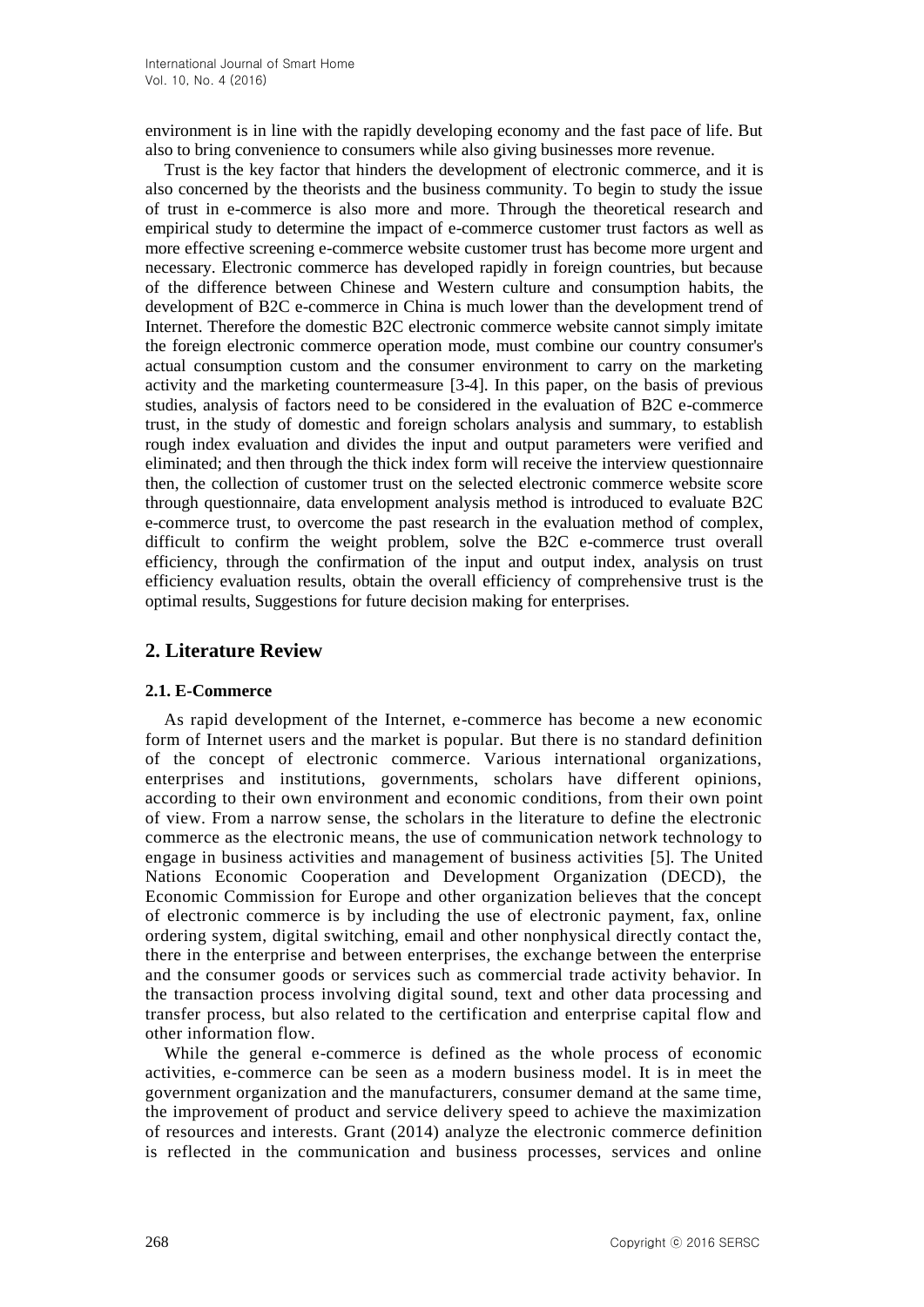marketing[6]. They think that electronic commerce is the application of computer network or other electronic forms for business and workflow automation is the use of a tool to complete the manufacturers, consumer's online trading services. The concept of electronic commerce Electronic Commerce Association of Canada proposed for all kinds of goods and services transactions are conducted through digital communication and funds the transfer is completed, which includes a variety of electronic data between companies and the company's internal used switch (EDI) equipment, fax machine, e-mail, Email, remote computer networking and video conferencing can realize the financial settlement, marketing and business negotiation and all other functions[7]. Global Information Infrastructure Committee (GIIC) electronic commerce work committee report referred to through the use of electronic communications in this way propaganda, on the economic value of products and services with the purchase and settlement is the concept of electronic commerce. It is emphasized that different social organizations or citizens are free to participate in economic activities, which are not limited by geographical position, how much money or retail channels.

In summary, the narrow e-commerce we can defined for the use of electronic means of the economic behavior of trading activities; general e-commerce is information through electronic means of transactions at the same time also includes the relationship between the parties in the transaction process, involving the procurement, production, logistics, transportation and other aspects of economic activity[8]. In addition to the impact of the electronic platform based on the study, but also to consider the impact of various aspects of the transaction process for the e-commerce trust.

- 1) *B2C model:* this form of e-commerce is mainly consumer's use the Internet to participate directly in the form of online marketing activities, and it mainly exists between business organizations and individuals and representatives of the business model is the Amazon e-commerce.
- 2) *B2B model:* B2B e-commerce refers to those e-commerce transactions is the object of business between enterprises. Mainly through the Internet to integrate enterprise chain on the lower level, to complete the transaction process.
- 3) *C2C model:* E- commerce between consumers and consumers is to build a fairer, free and secure environment in a platform built on third parties to achieve the user's trading activities.
- 4) *C2B model:* E -commerce between consumers and enterprises, which is based on the original model of B2C based on the. By integrating more similar purchasing requirements of consumers to use the scale efficiency to the enterprise for a greater discount model.

## **2.2 E-commerce Satisfaction**

Satisfaction in e-commerce is mainly reflected in the customer trust degree of electric products. In this paper, the definition of trust in e-commerce is under changing network transactions and social environment and expectation formation of subjective trust and the trust object in the transaction process, the subjective dependence of commitment both trading, and thus to the trusted party take the behavior of judgment[9]. As consumers in B2C e-commerce transactions belonging to vulnerable groups, the trust mainly refers to the consumers through the trading environment and social environment, all the factors of expectations for the trading site, through constraints on the individual to achieve control of transaction risk and uncertainty and reduced. Through the collation of the literature, we can find that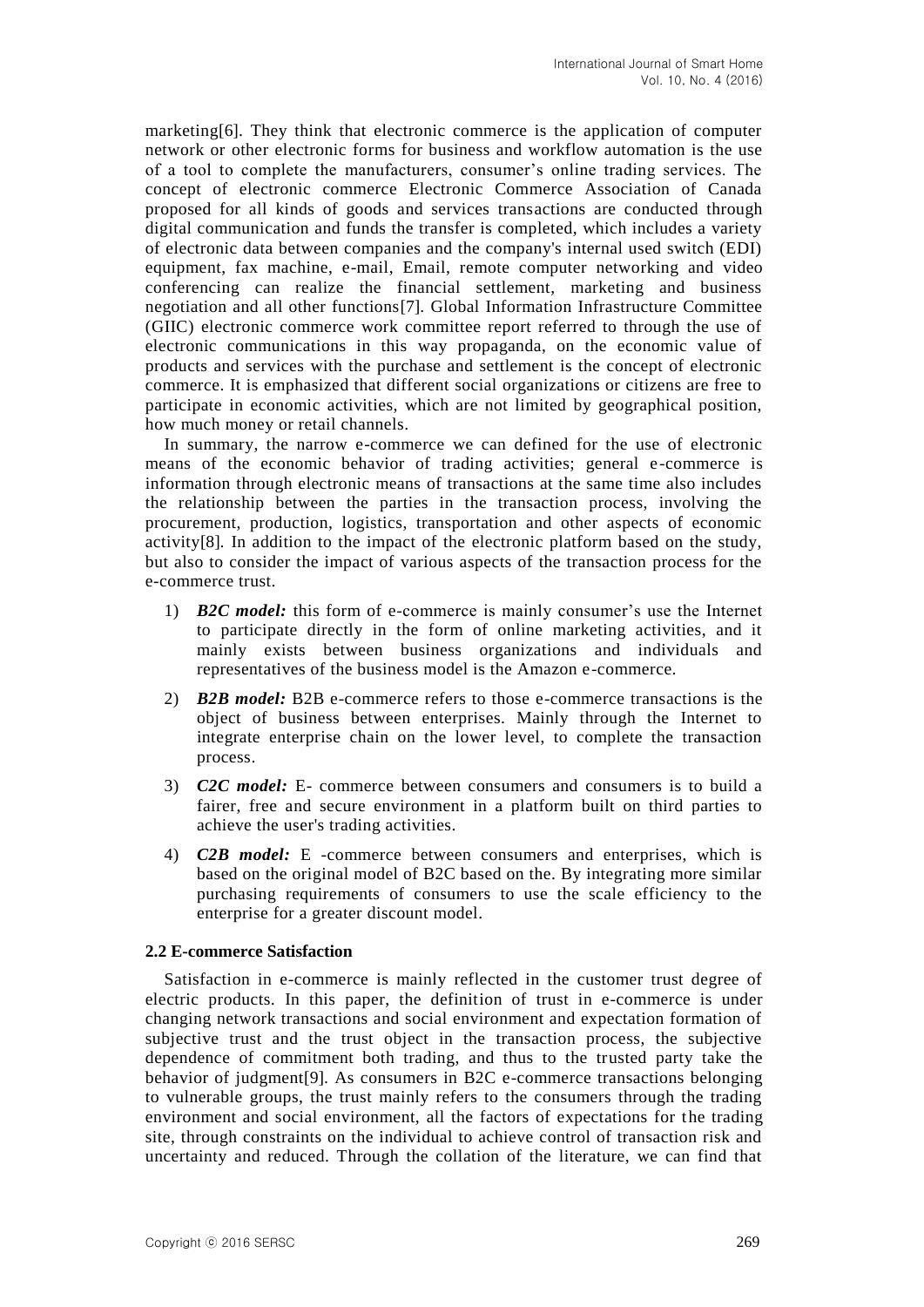although there is no definition of e-commerce in the definition of a standard, but no matter from which point of view which subject, there are some common characteristics and characteristics. First, trust exists in a risky environment. Consumers only in the perception of the risk of the transaction environment will be very much on the trust of the requirements and expectations. Under the electronic commerce environment, mainly has the following risks: transaction risk, the risk of exposure of private information, the accuracy of the information provided by risk. Secondly, trust is a trust relationship between the object and the subject of the trust. Djelassi (2013) proposed in the company and website information, commodity information and marketing information can be seen as the object of trust[10]. If the agent is the intermediary businesses agent all kinds of goods and channel information can be seen as a trust object. In addition, the definition of trust subject includes not only the consumers, also includes various stakeholders, such as suppliers, distributors, shareholders, employees. Again, trust based on the expectation of trust. The definition of trust, this expectation is based on future execution behavior and behavior expectation degree.

In e-commerce transactions to complete the transaction service products or process is the process of behavior intention formation also ultimately affect the behavior of the. In this process, the belief as ability, integrity, good cognition; attitude is the network legal system, trading rules, the third party trust view. So the theory of reasoned action can be used to study the influence factors of e-commerce trust formation, and used to guide the transaction process, enhance trust, and promote trade. As the propensity to trust the reputation and quality of the site for the establishment of trust plays a pivotal role in. For consumers, e-commerce there is uncertain and insecure, for the reputation of the requirements is particularly prominent. A good reputation will bring consumers more credible perception, for a successful conclusion of the transaction has a key role. Also on the one hand, ecommerce based on the Internet platform, so the quality of the site, including page design, layout, and speed will to the potential consumer awareness, good quality of the site will give consumers a high trust perception.

# **3. DEA Model**

## **3.1. Decision Making Unit**

Data envelopment analysis relative to the analysis of the effectiveness of the traditional input-output analysis and is very suitable for processing multi input multi output problem. Customer trust in B2C e-commerce sites evaluation of our research is a need from multiple inputs and outputs to the overall balance and consideration. Many influential factors of affecting trust, website of investment, the ultimate embodiment of trust can have several different, and between these factors if using the traditional evaluation method was used to evaluate the need confirmation in advance between each factor weight and function relations, for complex problems lack operation, and data envelopment analysis (DEA) fusion advantages of linear programming optimization model, for complex evaluation by multi input and multi output process, effectively reduce the human factors science and accuracy. And data envelopment analysis (DEA) can be evaluated from many aspects, for site in terms of trust investment scale effective technical and effectiveness, and input and output redundancy can get effective analysis and evaluation, for future site operation has certain guiding significance. Therefore the study data envelopment technology applied to the field of trust evaluation for electronic commerce.

We study a production activities or economic activities, are all factors of production put a certain amount of a unit in a certain range and from the output to a certain amount of activity. We must hope that this decision into the activities as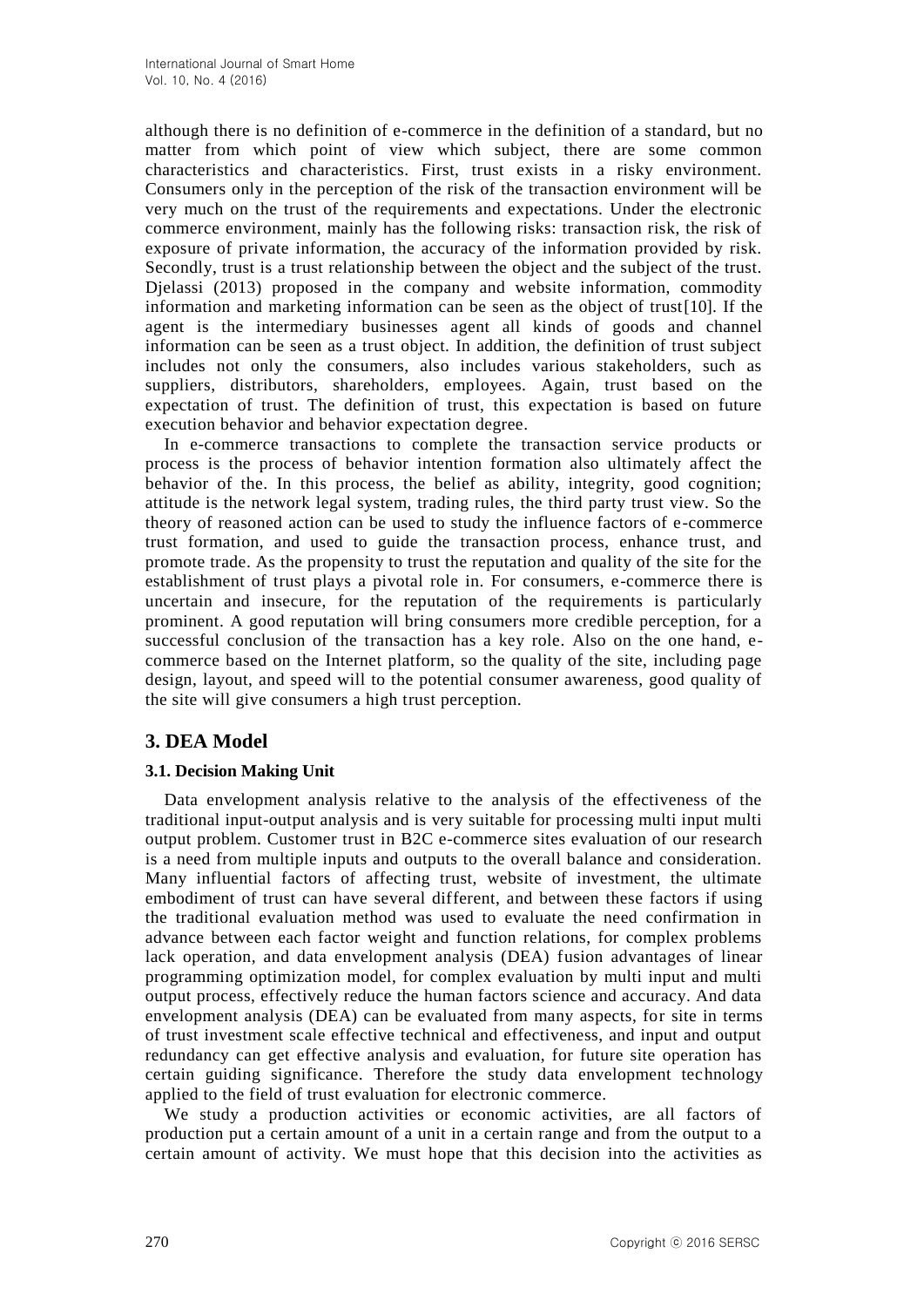small as possible, output as much as possible, is also hoping to maximize the benefit. Maybe we are facing economic activities are not the same, but we are getting a "output through a certain decision". So, we call them as the decision making unit (DMU). Each decision making unit (though not the same on behalf of the meaning, but has certain economic meaning. They all have a certain input and output characteristics of this, in the process of implementation decisions and effective will be input into output. In the course of the study, we tend to be more similar to the decision making unit to study together. With such a clear definition, it is easy to see that the mode of production and engineering project is not the same kind of decision-making units; in the course of the study, with a decision making unit performance in different time we can as a similar decision making units. For example, we can put several different e-commerce sites with a comparative study, can also be a different period of the electronic commerce website for analysis of the data, they can be seen as a decision making unit of the same.

### **3.2. DEA Method**

Decision making units use the same units of measurement, so the linear programming is not affected by the input and output units of measurement. And DEA can not only deal with the ratio data, but also can deal with the non-ratio data. and there is certain flexibility in the application of the data and the absolute scale of the processing ratio. Because the data envelopment analysis method does not need to estimate parameters in advance, and it does not need to determine the weight in advance, it makes both parametric and non-parametric methods by this non parametric statistical method. And the solution of the linear programming problem can be determined in the study of the weight of the decision-making factors, so that the parameters and weights are not subject to subjective influence, more just. We can use the following vector expression in the study of M similar  $(i=1,2,...,M)$ , as well as in the decision-making activities involved in the N kinds of input and s kinds of output.

$$
X_{j} = (x_{1j}, x_{2j}, \cdots, x_{mj})^{T}
$$
 (1)

Each decision unit has the same s output, and the output vector is:

$$
Y_j = (y_{1j}, y_{2j}, \cdots, y_{sj})^T
$$
 (2)

For input, we want to  $(i=1,2,...,M)$  Can achieve the output at a certain time, the minimum input value, but also to make this input value is less than the original input values.

$$
\max h_j = \frac{\sum_{r=1}^{S} u_r y_{rj}}{\sum_{i=1}^{M} v_i x_{ij}}
$$
\n
$$
\left(\sum_{r=1}^{S} u_r y_{rj} / \sum_{r=1}^{M} v_i x_{ij} \le 1\right)
$$
\n(3)

s.t. 
$$
\begin{cases} \sum_{r=1}^{n} u_r y_{rj} / \sum_{i=1}^{n} v_i x_{ij} \le 1 \\ v = (v_1, v_2, \dots, v_M)^T \ge 0 \\ u = (u_1, u_2, \dots, u_S)^T \ge 0 \end{cases}
$$
 (4)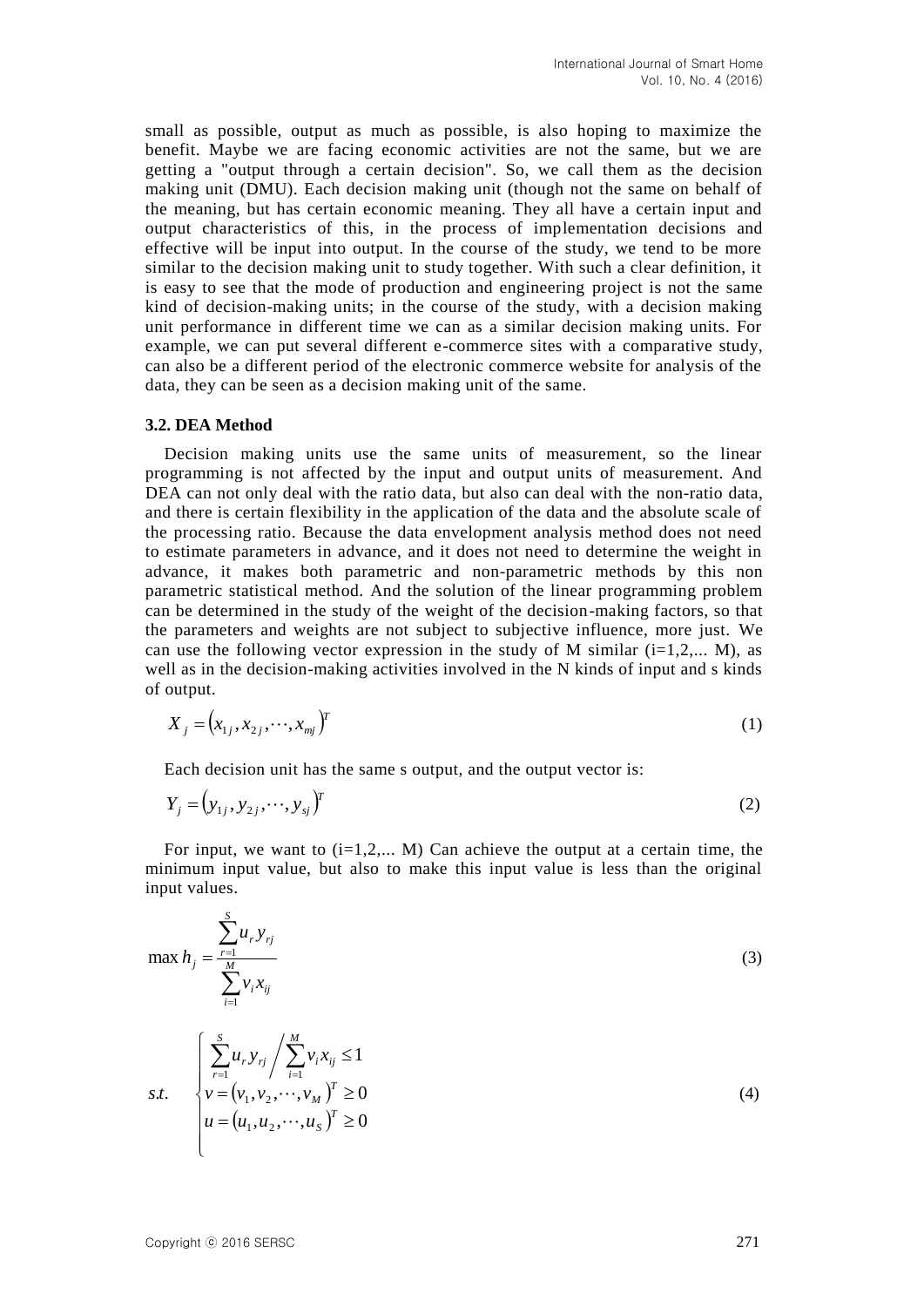This is a fractional programming model. In order to solve it, it must be changed into a linear programming model. Therefore assume:

$$
t = \frac{1}{\sum_{i=1}^{m} v_i x_{ij}}\tag{5}
$$

Transform the model to:

$$
\max h_j = \mu^{\mathrm{T}} Y_0 \tag{6}
$$

$$
s.t. \begin{cases} \mu^{\mathrm{T}} Y_0 - w^{\mathrm{T}} X_j \le 0 \\ w^{\mathrm{T}} X_0 = 1 \\ w \ge 0, u \ge 0 \end{cases} \tag{7}
$$

# **4. Empirical Analysis**

#### **4.1 Evaluation Index Construction**

For B2C e-commerce website customer evaluation to determine evaluation index is a very important link, the evaluation index system establishment will influence and determine the electronic commerce website customer trust evaluation for the authenticity and accuracy. Evaluation index system is not composed of a single index, but through a scientific and rigorous analysis of a whole, used to describe the impact of the factors in the evaluation process. The mainly based on the chapter for constructing the evaluation index system by research to the domestic and foreign electronic commerce trust theory and influence factors analysis and summary, the technology acceptance model as the basis, and in accordance with the technology accepted model theory can see individuals in the electronic commerce trust research for attitude and behavior and the final intention and behavior will be affected by the attitude for technology. ,

Scientific and complete combination, through the review of the literature at home and abroad, in the mature trust theory based on the summary of the factors that influence of B2C e-commerce website customer trust, and different factors affecting classification and segmentation, in order to establish the initial index system. Strict discipline in the follow, the logical method is closely combined with the characteristics of the industry, a comprehensive analysis of the problem, so that the indicators can not only meet the scientific and complete reflection of the problem. System and independent combination in the establishment of the index system to starting from the system point of view, from the point of view of open system analysis was evaluated in terms of the sub problems, to be involved in all aspects of the system, the processes of internal and external environmental factors. Maintain the consistency of the whole system. However, when considering the problem, we should keep the relative independence of each factor, and the index should have a relatively small correlation, not affect each other.

Operability and comparability of the combination of the index system to operate, to facilitate access, with a measurable, there is a clear physical meaning, meaning clear, easy to express. And the use of similar cases can be comparable, can be relatively consistent use and promotion, making the index system has a guiding and practical significant. After getting the evaluation of the rough indicators, through the form of a questionnaire to some of the B2C e-commerce website managers and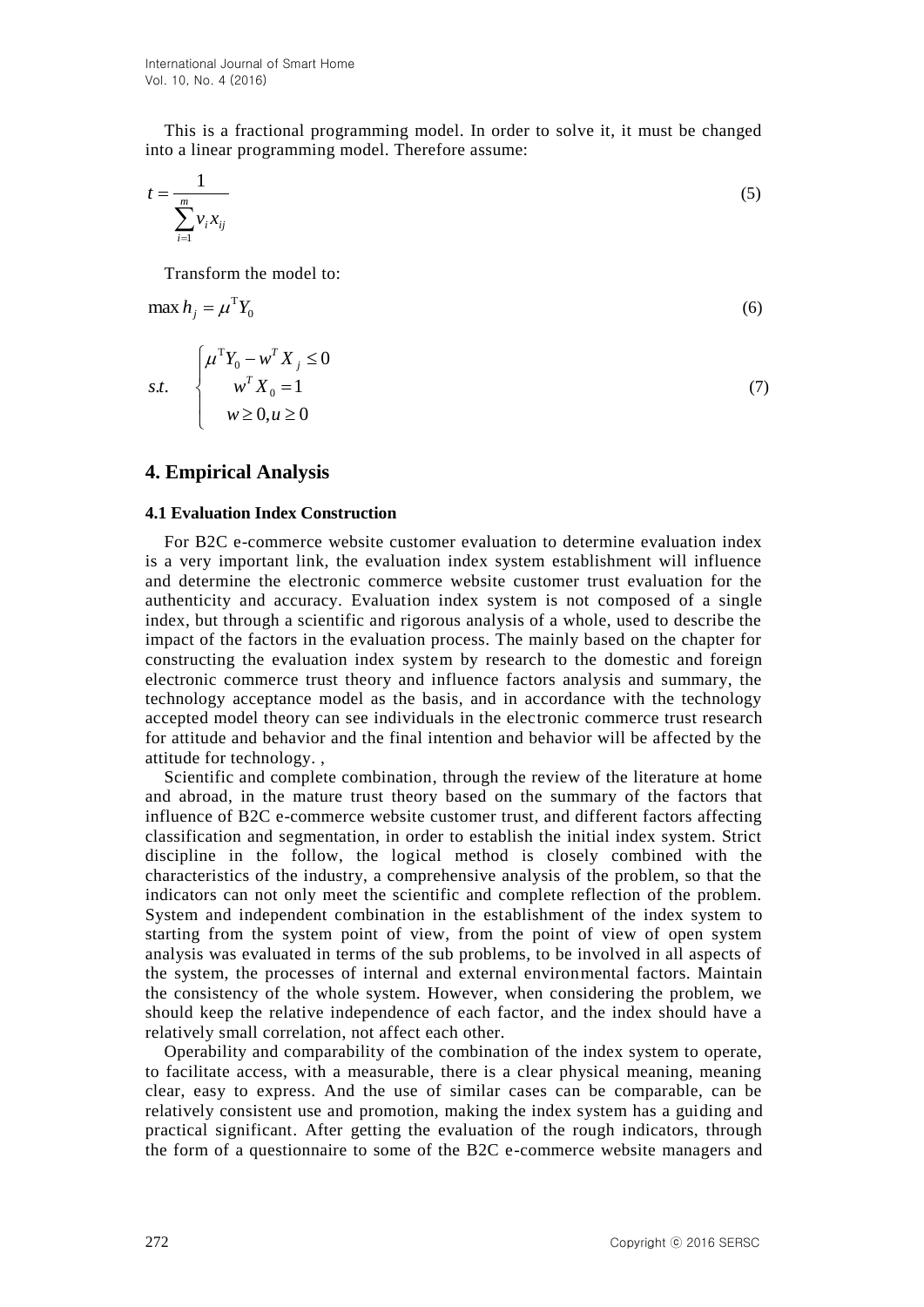e-commerce research related scholars to obtain the relevant research data to prepare for research. Communicate with them prior to the release of the questionnaire in order to investigate more smoothly. The main use of e-mail in the form of questionnaire, total of 500 copies were issued, 485 questionnaires were recovered, and the recovery rate was 97%.

### **4.2 Reliability Analysis**

The release and collection of the questionnaires are just the beginning of the questionnaire. After getting the original data, we need to test the reliability of the questionnaire. The reliability of the questionnaire mainly includes two aspects: internal reliability and external reliability. It is in order to ensure that the results of the questionnaire are consistent with the same way to the same object to expand the number of measurements to ensure that the quality of the data is good. Internal reliability is judged by the analysis of the same item; the degree of consistency is determined by the analysis of the non identical time of the same test item. The data used in this paper, cross section data, no external reliability of the measurement, only need to carry out the internal reliability of the survey. Through the questionnaire reliability analysis, we can see the reliability of each component are both greater than 0.7, indicating the reliability of the subscales of the various factors of the questionnaire is credible; total reliability is greater than 0.7, indicating the reliability of the total scale is adopted.

| Index classification       | Index subdivision      | Cronbach $\alpha$ |  |
|----------------------------|------------------------|-------------------|--|
|                            | Commodity information  | 0.706             |  |
|                            | Commodity brand        | 0.724             |  |
| Commodity characteristics  | Commodity price        | 0.768             |  |
|                            | Commodity type         | 0.789             |  |
|                            | logistics              | 0.902             |  |
| Service features           | Return                 | 0.813             |  |
|                            | After-sales service    | 0.825             |  |
|                            | layout                 | 0.781             |  |
|                            | Easy to operate        | 0.729             |  |
| Website quality            | Response speed         | 0.824             |  |
|                            | Community construction | 0.816             |  |
|                            | Purchase frequency     | 0.715             |  |
| Operating efficiency index | Recommended times      | 0.769             |  |
|                            | Single purchase amount | 0.752             |  |

**Table 1. Questionnaire Reliability Analysis**

### **4.3 Validity Analysis**

The validity analysis is to evaluate the validity of the questionnaire; it is true of the characteristics of the difference between the measurements reflected, rather than random error or system error. The validity analysis mainly includes two aspects: the content validity and structure validity. Content validity refers to judge from a subjective point of view we use the scale in the expression of its excellent degree of specific intent to show when the. It is used to evaluate the performance of the scale suitability and logic in content and measurement objectives. The questionnaire related items not only from foreign classical literature, is the use of many domestic and foreign scholars in the study of electronic commerce, and in the initial stage of the study questionnaire design and consulting and research a lot of classmates and teachers, after many discussions, the questionnaire of recognition than higher.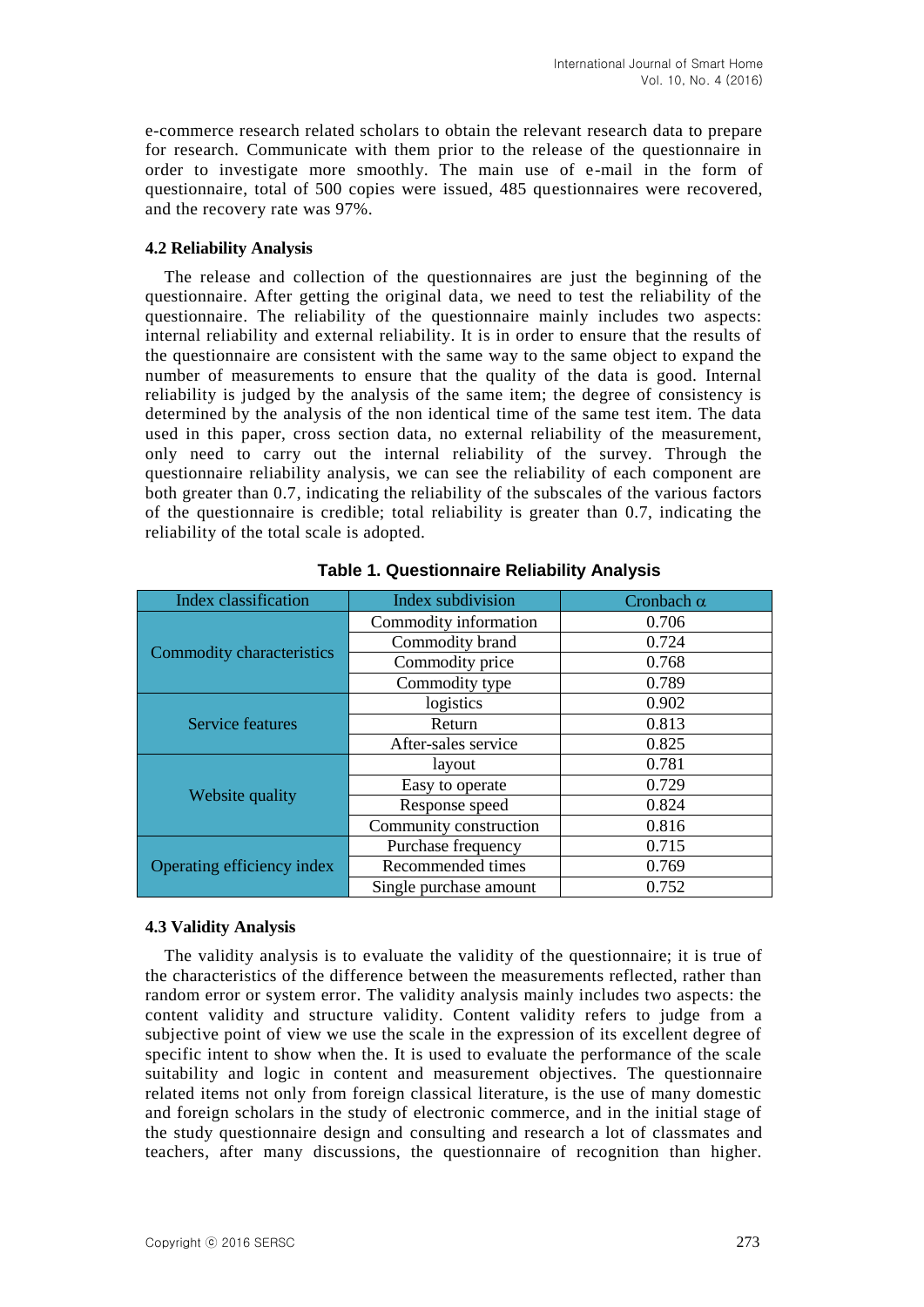Therefore, from the perspective of content validity can be identified as outstanding performance.

In this paper, the structure validity of the scale using exploratory factor analysis (EFA) to measure. Factor analysis need to meet certain conditions, namely kmo is greater than 0.5, data are fit using factor analysis. The kmo were not less than 0.5 and Bartlett hemisphere inspection of the corresponding probability. Verify that the research can be conducted factor analysis.

| <b>Item</b>                                                                          | Commodity<br>information | Commodity<br>brand | Commodity<br>price                                                                   | Commodity<br>type | Variance<br>contribution<br>rate $%$ |
|--------------------------------------------------------------------------------------|--------------------------|--------------------|--------------------------------------------------------------------------------------|-------------------|--------------------------------------|
| D <sub>1</sub>                                                                       | 0.753                    |                    |                                                                                      |                   | 72.570                               |
| D2                                                                                   | 0.757                    |                    |                                                                                      |                   |                                      |
|                                                                                      |                          |                    | KMO Sample measure 0.695; Barlett Ball test; Approx. Chi-Square 75.852; df3; Sig.000 |                   |                                      |
| E1                                                                                   |                          | 0.587              |                                                                                      |                   | 66.174                               |
| E2                                                                                   |                          | 0.623              |                                                                                      |                   |                                      |
|                                                                                      |                          |                    | KMO Sample measure 0.638; Barlett Ball test; Approx. Chi-Square 71.072; df6; Sig.000 |                   |                                      |
| F1                                                                                   |                          |                    | 0.633                                                                                |                   | 56.347                               |
| F2                                                                                   |                          |                    | 0.653                                                                                |                   |                                      |
|                                                                                      |                          |                    | KMO Sample measure 0.621; Barlett Ball test; Approx. Chi-Square 96.781; df6; Sig.000 |                   |                                      |
| G1                                                                                   |                          |                    |                                                                                      | 0.763             | 69.142                               |
| G2                                                                                   |                          |                    |                                                                                      | 0.671             |                                      |
| KMO Sample measure 0.712; Barlett Ball test; Approx. Chi-Square 95.726; df6; Sig.000 |                          |                    |                                                                                      |                   |                                      |

**Table 2. Analysis of Commodity Characteristics Scale Exploratory Factor**

| Item                                                                                  | Logistics                                                                              | Return | layout | Variance<br>contribution<br>rate $%$ |  |  |  |
|---------------------------------------------------------------------------------------|----------------------------------------------------------------------------------------|--------|--------|--------------------------------------|--|--|--|
| H1                                                                                    | 0.812                                                                                  |        |        |                                      |  |  |  |
| H2                                                                                    | 0.781                                                                                  |        |        | 81.251                               |  |  |  |
| H <sub>3</sub>                                                                        | 0.783                                                                                  |        |        |                                      |  |  |  |
|                                                                                       | KMO Sample measure 0.782; Barlett Ball test : Approx. Chi-Square 164.183; df3; Sig.000 |        |        |                                      |  |  |  |
| I1                                                                                    |                                                                                        | 0.706  |        |                                      |  |  |  |
| $12 \,$                                                                               |                                                                                        | 0.725  |        | 62.726                               |  |  |  |
| 13                                                                                    |                                                                                        | 0.663  |        |                                      |  |  |  |
| KMO Sample measure 0.683; Barlett Ball test; Approx. Chi-Square 102.831; df6; Sig.000 |                                                                                        |        |        |                                      |  |  |  |
| J1                                                                                    |                                                                                        |        | 0.711  | 57.381                               |  |  |  |
| J2                                                                                    |                                                                                        |        | 0.726  |                                      |  |  |  |
| KMO Sample measure 0.701; Barlett Ball test; Approx. Chi-Square 91.661; df6; Sig.000  |                                                                                        |        |        |                                      |  |  |  |

# **Table 4. Exploratory Factor Analysis of Website Quality Scale**

| Item           | layout | Operational<br>simplicity | Community<br>construction                                                            | response<br>speed | Variance<br>contribution<br>rate% |
|----------------|--------|---------------------------|--------------------------------------------------------------------------------------|-------------------|-----------------------------------|
| K1             | 0.675  |                           |                                                                                      |                   | 70.841                            |
| K <sub>2</sub> | 0.710  |                           |                                                                                      |                   |                                   |
|                |        |                           | KMO Sample measure 0.624; Barlett Ball test; Approx. Chi-Square 79.821; df6; Sig.000 |                   |                                   |
|                |        | 0.649                     |                                                                                      |                   | 68.132                            |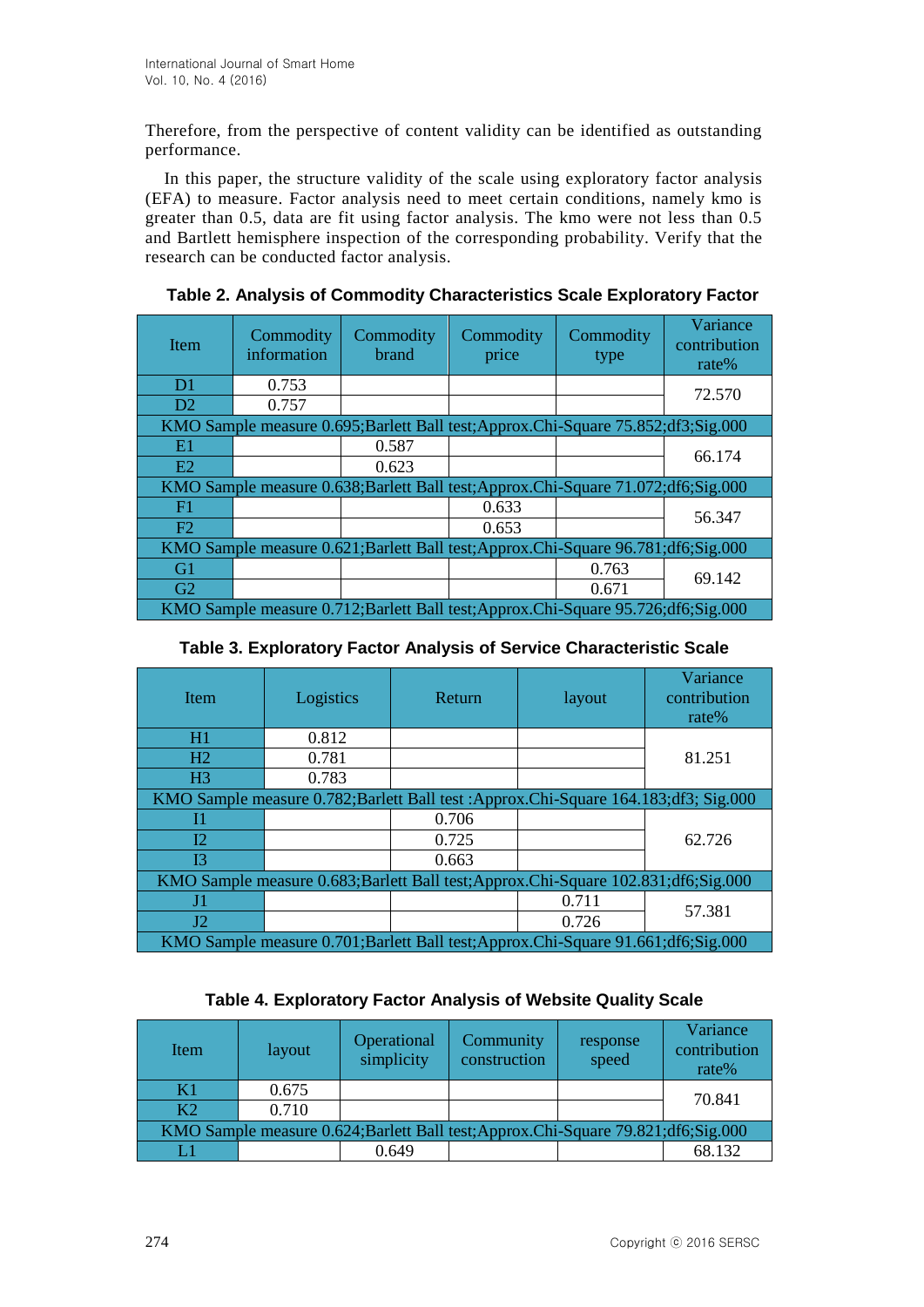| L2                                                                                    |  | 0.724 |                                                                                      |       |        |
|---------------------------------------------------------------------------------------|--|-------|--------------------------------------------------------------------------------------|-------|--------|
|                                                                                       |  |       | KMO Sample measure 0.693; Barlett Ball test; Approx. Chi-Square 83.163; df6; Sig.000 |       |        |
| M <sub>1</sub>                                                                        |  |       | 0.762                                                                                |       | 65.475 |
| M <sub>2</sub>                                                                        |  |       | 0.732                                                                                |       |        |
| KMO Sample measure 0.694; Barlett Ball test; Approx. Chi-Square 95.822; df6; Sig.000  |  |       |                                                                                      |       |        |
| N1                                                                                    |  |       |                                                                                      | 0.723 | 62.172 |
| N2                                                                                    |  |       |                                                                                      | 0.792 |        |
| KMO Sample measure 0.621; Barlett Ball test; Approx. Chi-Square 105.322; df6; Sig.000 |  |       |                                                                                      |       |        |

Is to explore the results of factor analysis, from the table, we get the conclusion is this scale has the reasonable distribution and each factor has clear structure, each item of the load were more than 0.5, the variance contribution rate reached more than 50%. Therefore, it is proved that the scale has good construct validity.

## **4.4 DEA Model**

The process of completing the transaction products or services in e-commerce transactions is the process of the formation of behavior intention and ultimately affects the occurrence of behavior. In this process, it can be regarded as a belief in the ability, integrity, good faith; attitude is the network of legal system, trading rules, the third party and so on whether the point of view of trust. So the theory of rational behavior can be used to study the factors that affect the formation of trust in electronic commerce, and it is used to guide the trading process, improve the trust and promote the occurrence of the transaction. The reputation of trust and the quality of website have a key role in the establishment of trust. For consumers, e commerce has been a problem of uncertainty and insecurity, the reputation of the requirements are particularly prominent. A good reputation will give consumers more confidence in the perception of the smooth reach of the transaction has a key role. Also on the one hand, e-commerce based on the Internet platform, so the quality of the site, including page design, layout, speed will to the potential consumer awareness, good quality of the site will give consumers a high trust perception.

Through the analysis, evaluation of the three B2C e-commerce website only JD mall overall efficiency is 1, the overall efficiency of Tianmao and Vipshop are less than 1. The efficiency of the scale, if the scale efficiency is close to 1, the overall efficiency of the electronic commerce website trust more appropriate. In this study, the JD mall scale efficiency is 1, the website is in constant returns to scale, which is the optimal state returns to scale. It means that the JD mall has done in the construction and the optimization of customer trust, the overall high degree of trust. While the Tianmao and Vipsho scale efficiency is less than 1, in the non-effective scale stage, and in a state of increasing returns to scale. This is illustrated in the aspects of trust investment; increase the output proportion of the increase will be greater than the proportion of investment. When the comprehensive efficiency is less than 1, we need to consider is due to the influence of returns to scale of, or the technical efficiency of the impact, so we model continued analysis can be found through research and although is the size of the non-effective, is pure technology effectively. The note for the technical efficiency of the two e-commerce website and there is no need to reduce investment, their combined efficiency reason did not reach the optimal, not due to the redundant input or lack of output, but is because their size and input and output does not match. And increasing returns to scale, so you can maintain the existing proportion of the allocation of resources under the premise of the appropriate expansion of the scale, so that the overall size of the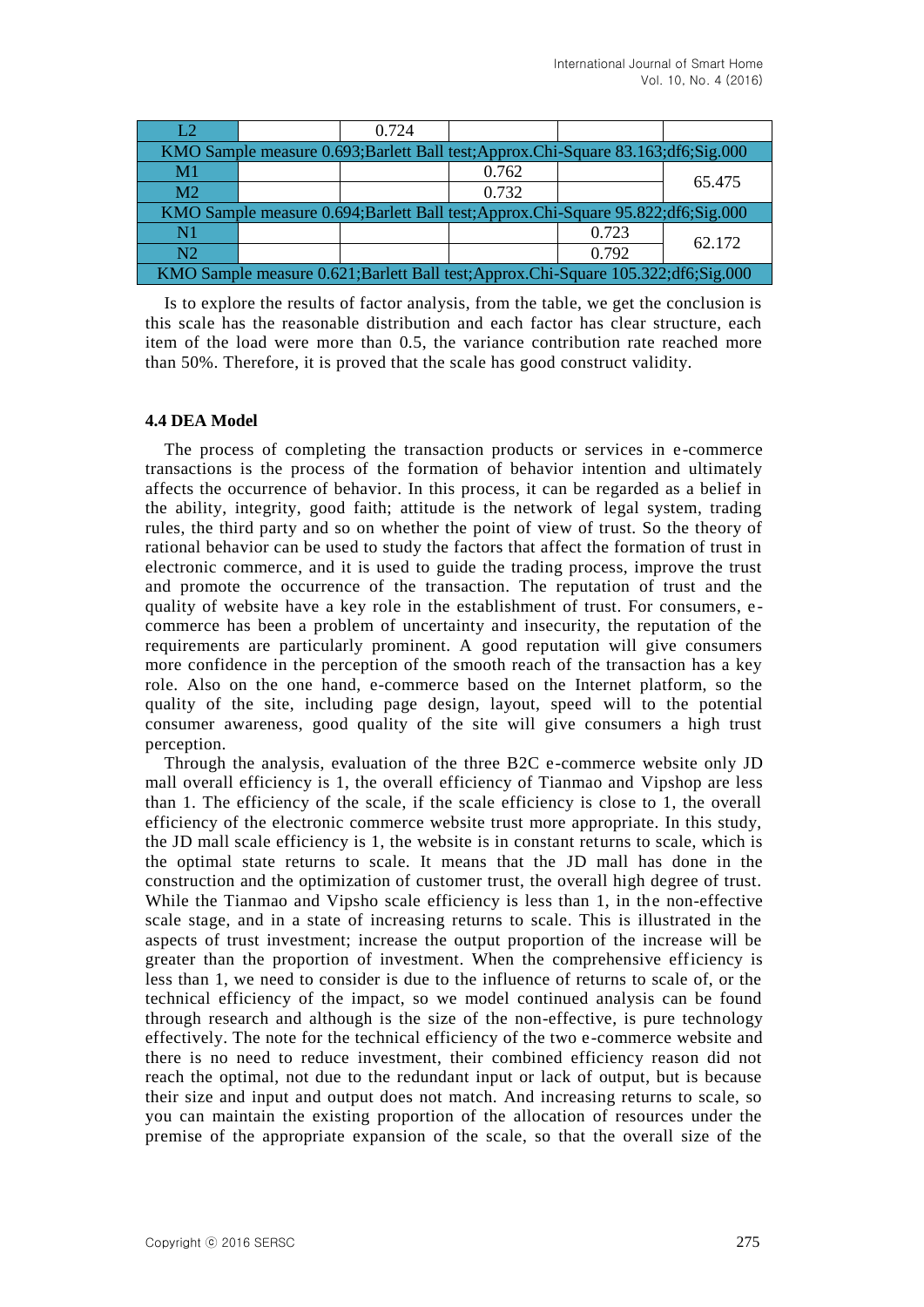Tianmao and Vipshop effective. Through the analysis, the evaluation of the three B2C e-commerce sites in the overall efficiency

| <b>Index</b> | <b>Index</b><br>classification | Index subdivision         | JD   | Tianmao | Vipshop |
|--------------|--------------------------------|---------------------------|------|---------|---------|
|              | Commodity<br>characteristics   | Commodity<br>information  | 8.72 | 5.54    | 5.27    |
|              |                                | Commodity<br>brand        | 7.97 | 5.27    | 6.68    |
|              |                                | Commodity price           | 7.19 | 6.12    | 5.98    |
|              |                                | Commodity type            | 7.11 | 7.5     | 7.18    |
| Input index  | Service<br>features            | Logistics                 | 8.24 | 5.12    | 6.18    |
|              |                                | Return                    | 7.6  | 5.37    | 6.29    |
|              |                                | After sales follow<br>up  | 7.0  | 6.1     | 5.12    |
|              | Website<br>quality             | Layout                    | 7.16 | 6.56    | 5.12    |
|              |                                | Easy to operate           | 7.81 | 5.98    | 5.19    |
|              |                                | response speed            | 6.72 | 4.98    | 5.37    |
|              |                                | Community<br>construction | 8.21 | 6.13    | 7.21    |
| Output index | operating<br>efficiency        | Purchase<br>frequency     | 8.91 | 3.21    | 4.67    |
|              |                                | Recommended<br>times      | 7.37 | 3.67    | 3.28    |
|              |                                | Purchase amount           | 6.21 | 3.21    | 3.26    |

# **Table 5. The Computing Results of DEA**

# **5. Conclusions**

The rapid development of Internet has led to the development of electronic commerce. Electronic commerce as a more flexible way of trading is gradually becoming an irreversible economic trend. E-commerce transaction model, although there are incomparable advantages of the transaction, but also has a hidden trouble of its uncertainty, due to the network shopping market more and more fraud and security issues, resulting in decline in consumer confidence, and one of the main obstacles that hinder the rapid development of online shopping market. In this paper, based on the electronic commerce trust theory to obtain the factors that affect the customer trust of B2C e-commerce website, combined with the DEA method used in this paper to establish evaluation index system, and through empirical research to analyze. Through the research and summary of existing domestic and foreign literature on technology acceptance theory based on the analysis of factors that influence of B2C e-commerce website customer trust extract rough evaluation index, and the data were analyzed by means of questionnaire and interview, evaluation index for optimization, excluding the high correlation and influence degree index. Set up the evaluation index system for the B2C e-commerce website customer trust research has certain guiding significance.

For the results of the analysis, scale efficiency, if the scale efficiency is closer, it shows that the overall efficiency of the e-commerce website trust is more appropriate. JD mall scale efficiency is 1, in a fixed scale return state, that is, the optimal state of the scale of remuneration, also shows that the JD mall in the building of customer trust and the results of the optimization of the configuration, the overall high degree of trust. And through the study can be found, although it is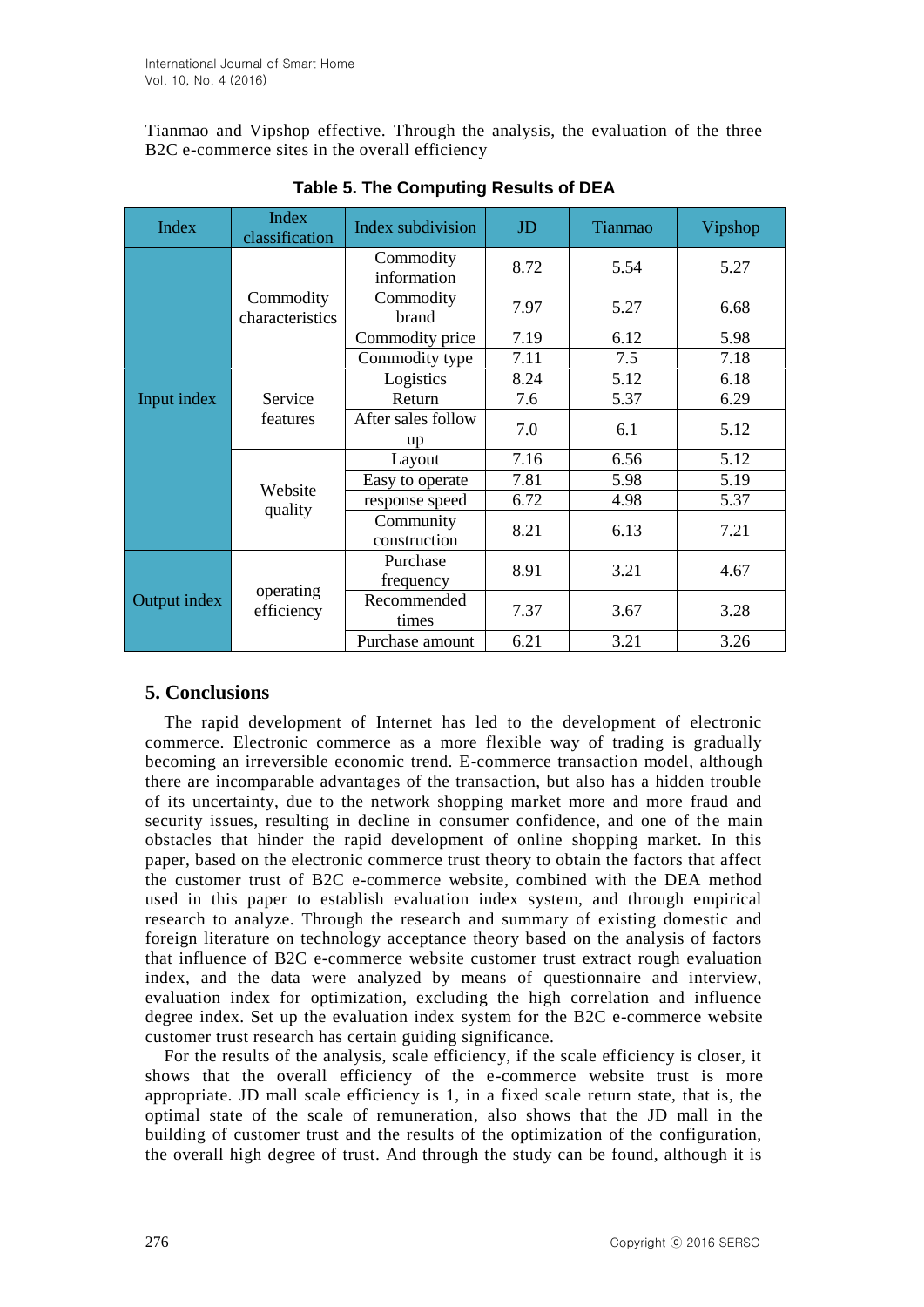not the size of the effective, but it is pure technology effective. The note for the technical efficiency of the two e-commerce website and there is no need to reduce investment and their combined efficiency reason did not reach the optimal, because of their size and input and output mismatch. Can maintain the existing allocation of resources under the premise of the appropriate expansion of the scale, so that the overall size of the effective.

## **References**

- [1] H. Gebauer, M. Paiola and B. Edvardsson, "A capability perspective on service business development in small and medium-sized suppliers", Scandinavian Journal of Management, vol. 28, no. 4, **(2012)**, pp. 321-339.
- [2] I. Janita and W. Chong, "Barriers of B2B e-Business Adoption in Indonesian SMEs: A Literature Analysis ",Procedia Computer Science, vol.17, **(2013)**, pp.571-578.
- [3] A. D. Zaridis and T. Dimosthenis, "Entrepreneurship and SME's Organizational Structure. Elements of a Successful Business" ,Procedia - Social and Behavioral Sciences, vol. 148, **(2014),** pp. 463-467.
- [4] E. H. Sinem, and Z. Kabadayı, "Innovation Orientation, Market Orientation and e-Loyalty: Evidence from Turkish e-Commerce Customers", Procedia - Social and Behavioral Sciences, vol. 99, **(2013)**, pp. 509-516.
- [5] S. Manjit, and V. Kristine, "Social Commerce: A Contingency Framework for Assessing Marketing Potential",Journal of Interactive Marketing, vol. 27, **(2013)**, pp. 311-323.
- [6] K. Grant and D. Edgar, "Risky business: Perceptions of e-business risk by UK small and medium sized enterprises (SMEs)," International Journal of Information Management, vol. 34, no.2, **(2014)**, pp. 99-122.
- [7] M. Savrul, "The Potential of E-commerce for SMEs in a Globalizing Business Environment", Procedia Social and Behavioral Sciences, vol. 150, **(2014),** pp. 35-45.
- [8] S.Deniss, "Impact of e-environment on SMEs Business Development",Procedia Social and Behavioral Sciences, vol. 156, **(2014)**, pp. 409-413.
- [9] M. Shoki, L.Yun and N.Zakuan, "Examining Dimensions of Electronic Service Quality for Internet Banking Services", Procedia - Social and Behavioral Sciences, vol. 65, **(2012),** pp. 854-859.
- [10] S. Djelassi and I. Decoopman, "Customers' participation in product development through crowd sourcing: Issues and implications", Industrial Marketing Management, vol. 42, no. 5, **(2013)**, pp.683-692.

### **Authors**



**Lu Qiuping** <Nanyang, Henan, China, 473000>. Current position, grades: the lecturer of faculty of Economics and Management of Henan Polytechnic Institute, Henan,China. Scientific interest: Her research interest fields include electronic commerce, international trade. Publications: more than 10 papers published

Experience: She has teaching experience of 8 years, has completed 5 scientific research projects.